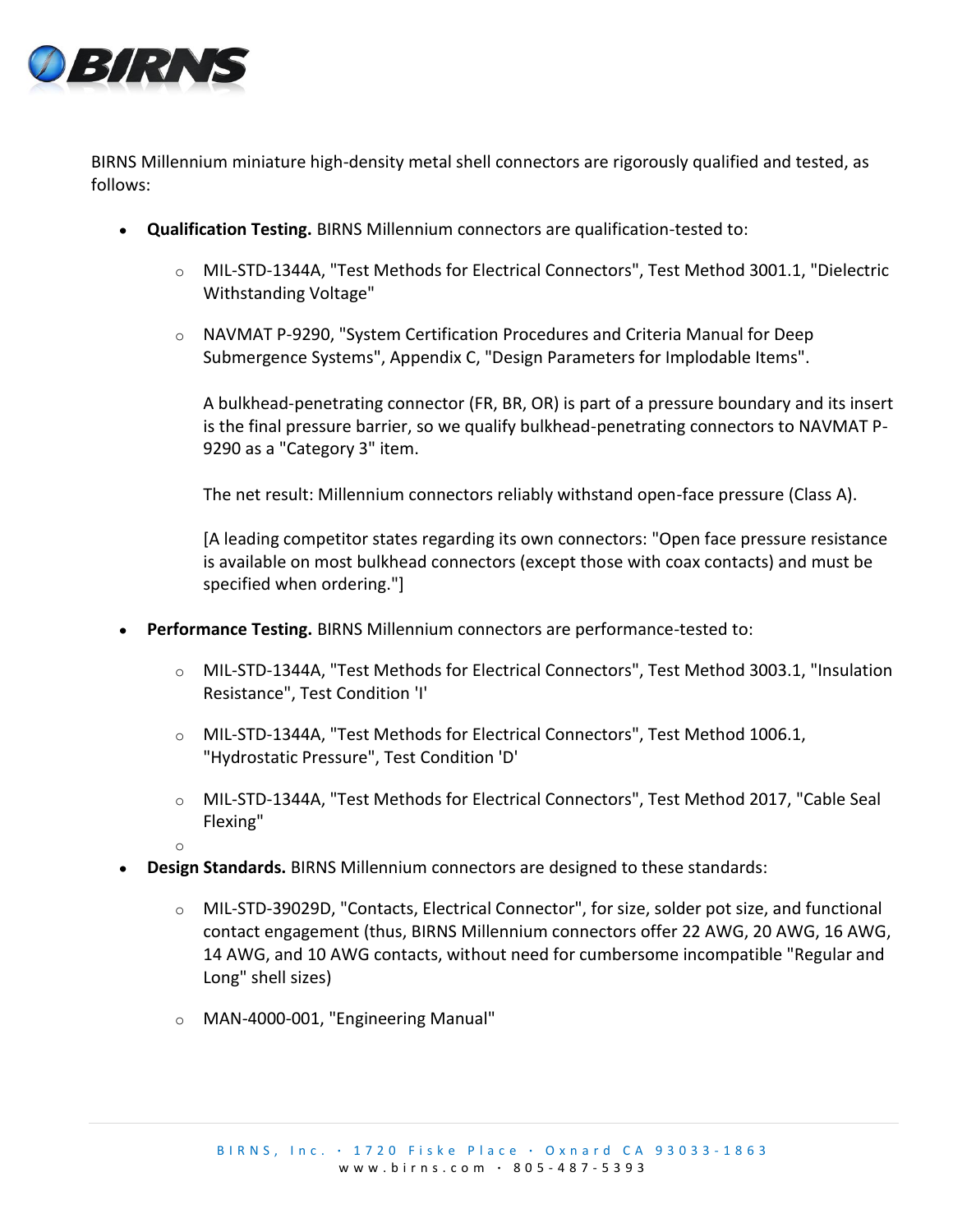

- **Production Standards.** BIRNS Millennium connectors are produced to these standards:
	- o MIL-G-45204C, "Gold Plating, Electrodeposited", Type II, Grade D, Class 1 (50 microns of nickel under 50 microns of hard gold). Qualification Testing per MIL-G-45204 sections:
		- 4.5.2.1 (Bend Test)
		- $-4.5.2.2$  (Cutting Test)
		- $-4.5.2.3$  (Baking Test)

To save money, most connector manufacturers use a thin nickel "flash" under a thin layer of gold (this often leads to gold flaking), but nonetheless claim gold plating "per MIL-G-45204"-- because MIL-G-45204 specifies plating as thin as 20 microns. Always ask for the gold plating "Class" or thickness.

- o MIL-S-45743E, "Soldering, Manual Type, High Reliability"
- o IPC-A-610C, "Acceptability for Electronic Assemblies"
	- Section 4 ("Mechanical Assembly")
	- Section 6 ("Soldering")

Cable Plugs ("CP's") are terminated to solid cables in straight (0 $^{\circ}$ ), 45 $^{\circ}$ , and 90 $^{\circ}$  styles. With an adapter, a CP may be installed onto an oil-filled cable, with a "hose clamp" tubing attachment ("CP-OH") or a doubleferrule hydraulic fitting ("CP-OF").

Sealing caps are available, as is termination (electrical, optical, and/or mechanical, of Aramid/Kevlar and steel), and overmolding.

## **They reliably transmit huge data streams while minimizing electrical noise.**

- Each solder pot is insulated with GRE part way up the solder pot shaft to eliminate electrical interference between circuits.
- Each contact is plated throughout with a thick, 50μ Ni layer, then a full 50μ of hard gold per MIL-G-45204, Type II, Class 1, to obtain a reliable finish that reduces voltage drop.

Most connector manufacturers use a thin Ni "flash" under a thin gold layer; although this can lead to gold flaking, they can nonetheless claim that they plated "per MIL-G-45204", because MIL-G-